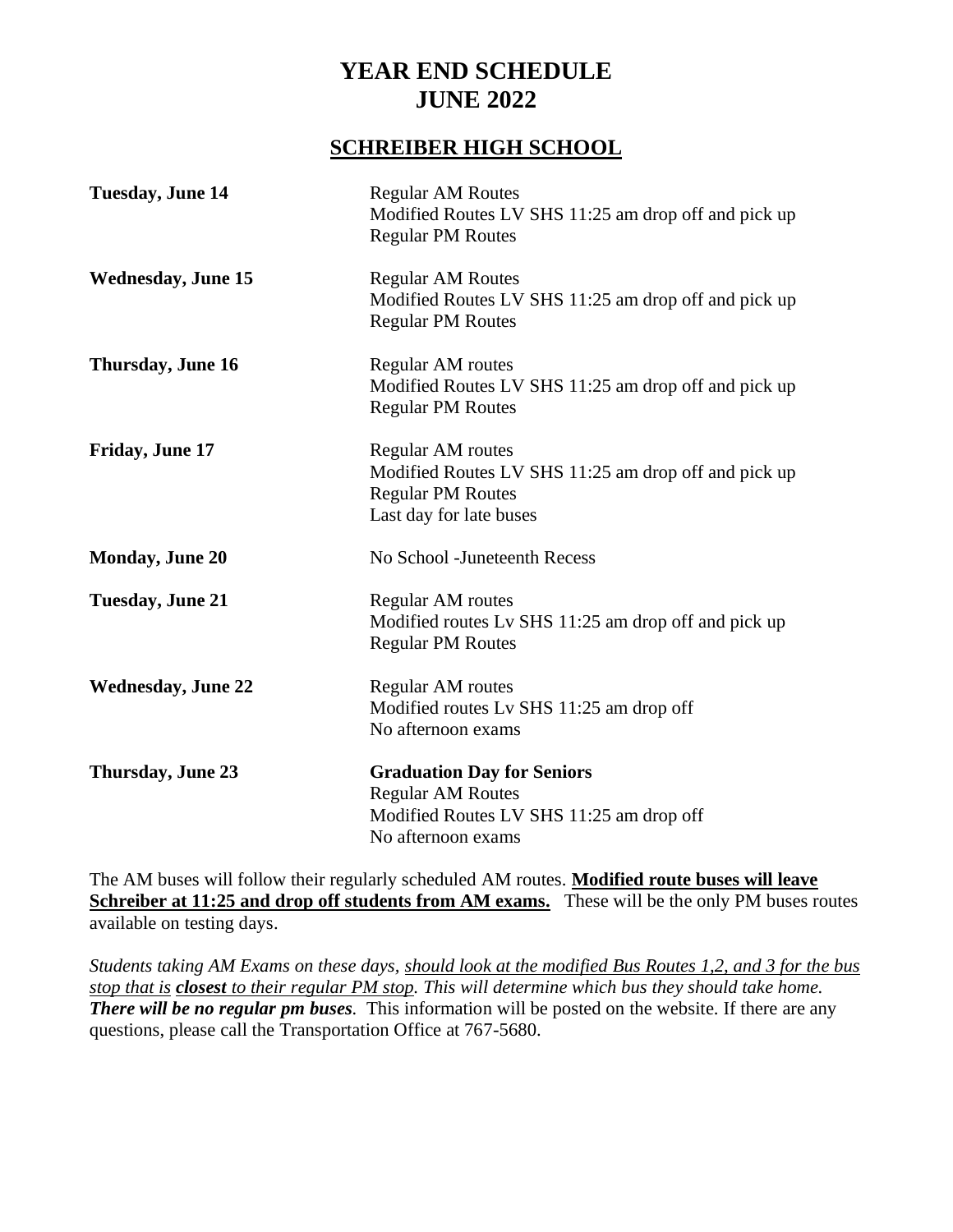#### **SCHREIBER MODIFIED ROUTES**

#### **Bus 1 LEAVE SCHREIBER HS**

Harbor Rd @ New Charles (Harbor Homes) Pleasant Ave @ Old Shore Rd Pequot Ave @ Sagamore Hill Rd Sagamore Hill Rd @ Mohegan Ave Manorhaven Bl @ Marwood Rd So Cambridge Ave @ Juniper Rd Cambridge Ave @ Graywood Rd Cambridge Ave @ Dunwood Rd Soundview Dr @ Driftwood Dr Driftwood Dr @ Sandy Ct Soundview Dr @ Sandy Ct

#### **Bus 2 LEAVE SCHREIBER HS**

Harbor Acres Rd @ East Rd East Rd @ South Rd Avenue A @ Orchard St No Radcliff Ave @ Highfield Ave Radcliff Ave @ Shadyside Ave

Forest Dr @ Old House Rd Middle Neck Rd @ Cow Neck Rd Middle Neck Rd @ Sands Point Rd Sands Point Rd @ Barkers Point Rd Barkers Point Rd @ Messenger Ln Cedar Dr @ Dunes Ln

#### **Bus 3 LEAVE SCHREIBER HS**

Carlton Ave @ Third Ave Carlton Ave @ Murray Ave Richards Rd @ Huntington Rd Colonial Dr @ Janssen Dr Hemlock Rd @ Mallard Rd Crabapple Rd @ Woodhill Ln Brookside Dr @ Birchdale Ln Farmview Rd @ Wood Valley Ln Guilford Rd @ Lynn Rd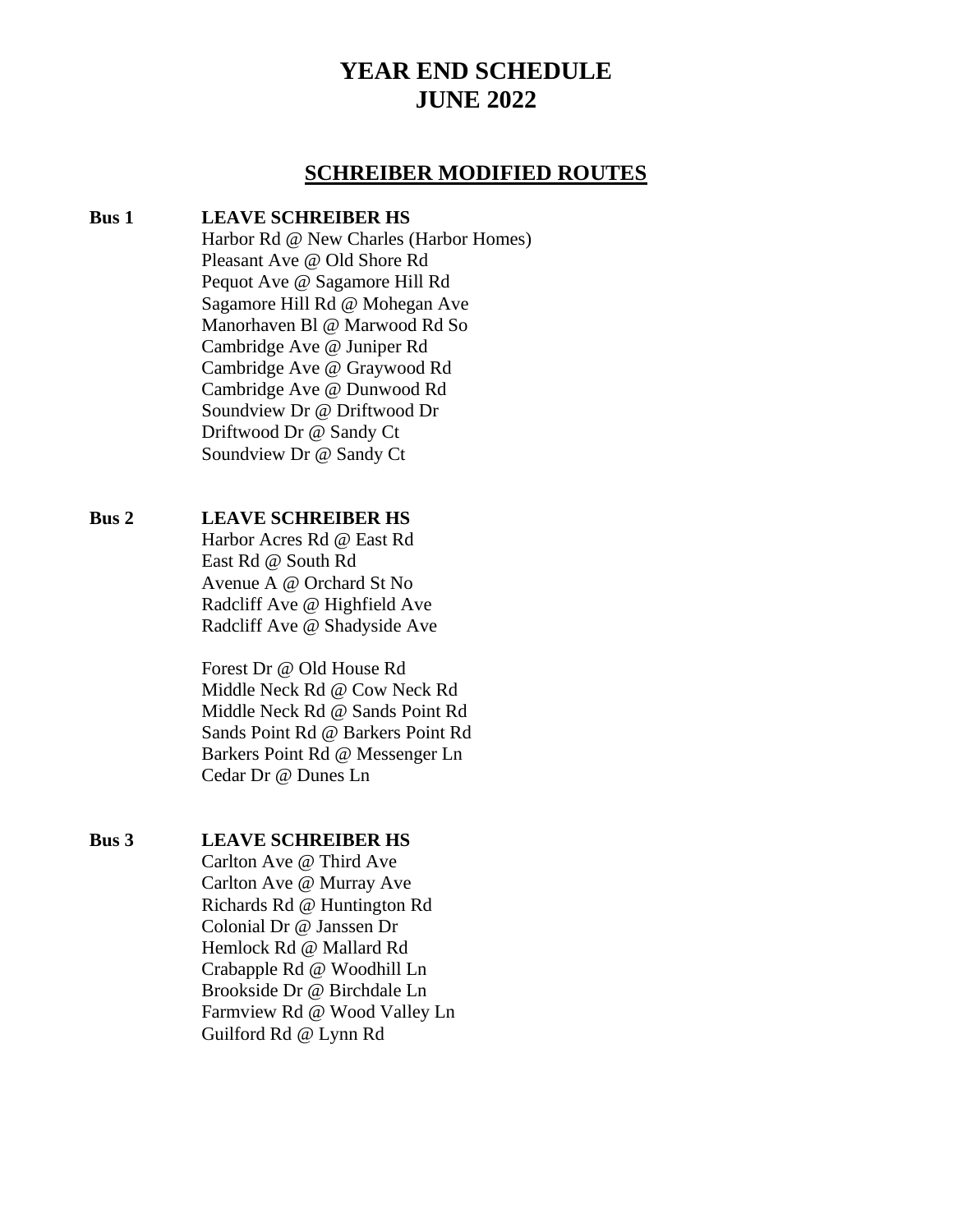# **WEBER MIDDLE SCHOOL**

| <b>Wednesday, June 15</b> | Regular AM routes for $6^{th}$ & $7^{th}$ grade only<br>Dismissal at 10:30 am for $6th \& 7th$ grade only<br>Pick up starting $11:50$ am $-12:00$ pm for $8th$ grade only<br>Dismissal at $3:10 \text{ pm}$ for $8^{\text{th}}$ grade only                                                                                                                                                                                                            |
|---------------------------|-------------------------------------------------------------------------------------------------------------------------------------------------------------------------------------------------------------------------------------------------------------------------------------------------------------------------------------------------------------------------------------------------------------------------------------------------------|
| Thursday, June 16         | Regular AM routes for 8 <sup>th</sup> grade Algebra (Regents) students only<br>Dismissal at 11:30 am for 8 <sup>th</sup> grade Algebra (Regents) students only<br>Pick up starting at 11:50 am -12:00 pm for $6th$ , $7th$ & Math 8 students.<br>Dismissal at 3:10 pm                                                                                                                                                                                 |
| Friday, June 17           | Regular AM routes for 6 & 7 grades and Science 8 students only<br>Dismissal at 10:30 am for 6 & 7 grades and Science 8 only<br>Pick up starting at 10:50 am -11:15 am <u>for Earth Science (Regents) only</u><br>Dismissal at 3:10 pm<br>Last day for late buses.                                                                                                                                                                                     |
| <b>Monday, June 20</b>    | <b>No School - Juneteenth/Recess</b>                                                                                                                                                                                                                                                                                                                                                                                                                  |
| <b>Tuesday, June 21</b>   | Regular AM routes for 8 <sup>th</sup> grade students only taking the World<br>Language Benchmark.<br>For those 8 <sup>th</sup> grade students <b>not</b> taking the World Language Benchmark -<br>Pick-up starting 10:00 am and bus will drop off at the Weber Circle.<br>Dismissal for all 8 <sup>th</sup> Graders at Schreiber HS at 12:00 pm<br>Pick-up for the $6th$ & $7th$ graders is between 11:50 am -12:00 pm<br>Bus dismissal is at 3:10 pm |
|                           | <b>Weber Transition Day for 5th graders</b>                                                                                                                                                                                                                                                                                                                                                                                                           |
|                           | Pick-up at all the Elementary schools at 11:15 am -11:25 am<br>Drop-off at Weber MS at 11:45 am.                                                                                                                                                                                                                                                                                                                                                      |
|                           | Sousa, Manorhaven, and Guggenheim students will be dropped off<br>on Campus Drive and to wait on front field.                                                                                                                                                                                                                                                                                                                                         |
|                           | Salem and Daly students will drop-off at the Weber Circle.                                                                                                                                                                                                                                                                                                                                                                                            |
|                           | Bus dismissal for the $5th$ graders will be at 1:45 pm.<br>Bus will arrive at 1:35 pm at the same locations at the earlier drop-off.<br>Return to the Elementary schools                                                                                                                                                                                                                                                                              |
| <b>Wednesday, June 22</b> | No school for the $6^{th}$ & $7^{th}$ graders only<br>For 8 <sup>th</sup> graders only Bus pick-up is between 11:50 am -12:00 pm<br>Bus dismissal at 3:10 pm                                                                                                                                                                                                                                                                                          |
| Thursday, June 23         | No School for 6 <sup>th</sup> and 7 <sup>th</sup> graders<br>8 <sup>th</sup> Grade Promotion - No Transportation                                                                                                                                                                                                                                                                                                                                      |